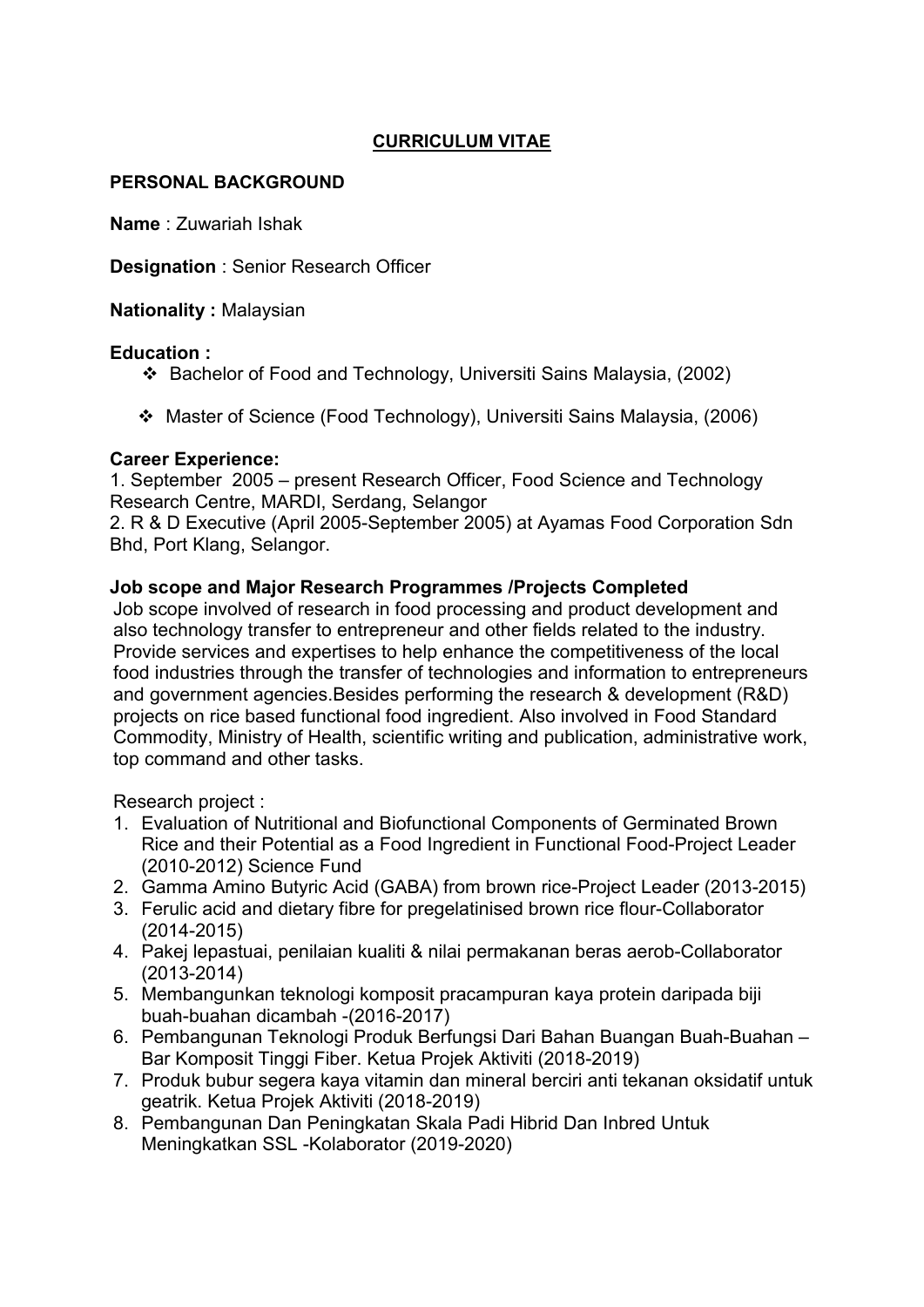9. Penilaian Ekonomi dan Penerimaan Pengguna terhadap Produk Bio-Ingredien/Berfungsi - Kolaborator - (2019)

# **Publications**

- 1. Zuwariah, I., Syahida , M., Hadijah, H. and Rodhiah, R.(2019). Effect of extrusion and steam pressure on fiber and nutritional properties of pineapple peels. In Proceeding International Food Research Conference, The Everly Hotel, Putrajaya, Malaysia. pp:35-38.
- 2. Zuwariah, I. , Khairunizah Hazila, K. , Rosniyana, A. dan Aida Hamimi, I.(2019). Teknologi produk hasilan beras. Konvensyen Padi Kebangsaan 2019, pp. 72-76.
- 3. Zuwariah, I, Saiful Bahri, S., Syahida, M.,Rodhiah, R. dan Mohd Fakhri, H. (2020). Serbuk nanas pengeringan drum. Buletin Teknologi Makanan, (18), pp: xx Mei 2020.
- 4. Zuwariah, I. dan Rodhiah, R.(2019). Vitamin booster veggie porridge. Agromedia Special Issue, 50, p.80.
- 5. Zuwariah, I., Hasri, H. and Rodhiah, R.(2019). Antihypertensive effects from germinated rice composite flour. Scientia vol.13, p.4
- 6. Zuwariah, I., Noor Fadilah, M.B., Hadijah, H. and Rodhiah, R.(2018). Comparison of amino acid and chemical composition of jackfruit seed flour treatment. Food Research 2 (6) (2018) 539 - 545.Best poster Award Cafei 2018.
- 7. Khairunizah hazila, K., Zuwariah, I., Mohammad Shafeq, A.B., Hadijah, H., Aida Hamimi, I. (2018). Characteristics of germinated jackfruit seed flour. In Sairi, M. (Ed.), Proceedings of National Conference on Agricultural and Food Mechanization 2018 (NCAFM 2018) )-ISBN 978-967-936-661-7: Modelling the future agriculture (pp. 273-275). Kuching, Sarawak, Malaysia: Pullman.
- 8. Zuwariah, I., Hadijah, H. and Rodhiah, R.(2018).Evaluation of proximate and amino acid composition of high protein biscuit from jackfruit seed flour.  $4<sup>th</sup>$ International Conference on Agricultural and Food Engineering (CAFEi2018), Serdang Selangor.
- 9. Zuwariah, I., Hadijah, H., Khairunizah Hazila, K. dan Rodhiah, R. (2017).Protein Tumbuhan dan Protein Haiwan: Biji Nangka sebagai sumber protein baru. AGROMEDIA – Edisi Khas Buah Premium, pg 44-45.
- 10. I. Zuwariah<sup>1</sup>, A. Mohd Nur Nasyriq<sup>3</sup>, H. Mohamed Shafit<sup>2</sup>, H. Hasri<sup>1</sup> and M.Z. Siti Adira<sup>1</sup>. Production of germinated brown rice (GBR) and its application in yogurt. JTAFS Vol. 45 No. 2 (2017).
- 11.Zuwariah, I., Hasri, H. Dan Siti Adira, M.Z. (2014). Kesan Percambahan dan Rawatan Haba terhadap Gamma Amino Butyric Acid (GABA) dan Asid Amino dalam Beras Perang Cambah Varieti MR 219. Jurnal Teknologi (Sciences & Engineering) 70:6 (2014), 99–102. (indexed by Scopus)
- 12.Zuwariah, I., Hasri, H., Siti Adira, M.Z and Faewati A.K. (2015). Development of GABA (Gamma Amino Butyric Acid) Rice Based Snack Food by Extrusion Cooking. National Plantation Industry Conference & Exhibition (NAPICEX 2015 , 28-30 September 2015, Kota Kinabalu Sabah. Poster presentation.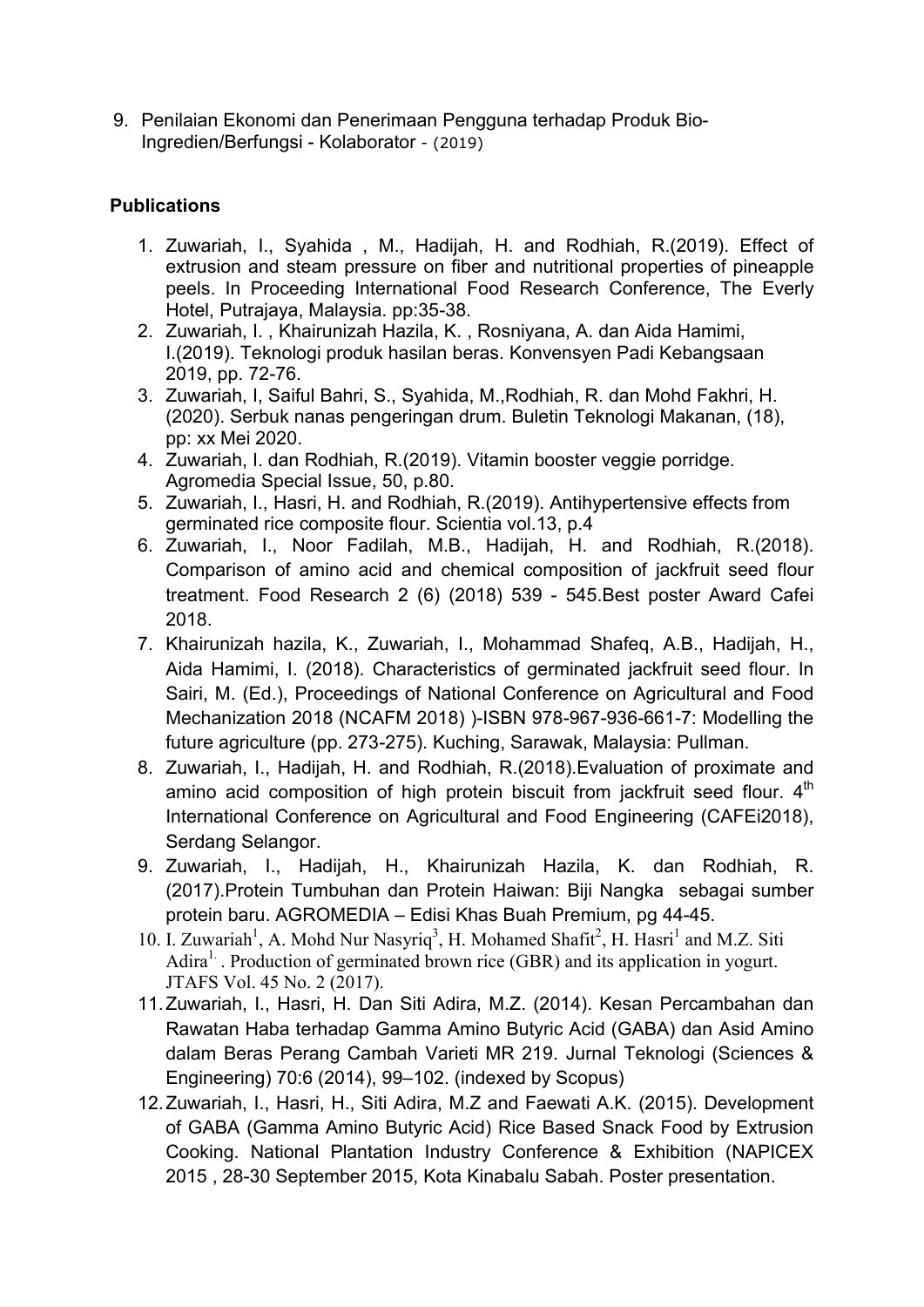- 13.Zuwariah, I., Rosniyana, A., Nicholas,D.,Hasri,H. dan SitiAdira, M.Z. (2015). Beras Perang Cambah Daripada Varieti Sarawak Sebagai Sumber *Gamma Amino Butyric Acid* Dan Asid Amino.Persidangan Kebangsaan Pemindahan Teknologi 2015, 7-9 April 2015, Kuching Sarawak.
- 14.Zuwariah, I., Mohamed Shafit, H., Syahida, M., Dayana, N., Nur Ilida, M., Noor Hayazan M.D. and Hasri, H.(2013). Evaluation of Chemical and Quality Characteristic of MR 219 GABA Yogurts during Storage. 13th ASEAN Food Conference, 9-11 September 2013, Singapore. Poster presentation.
- 15.Zuwariah, I., Hasri, H. dan Siti Adira, M.Z. (2013). Kandungan Gamma Amino Butyric Acid (Gaba) Dan Asid Amino Perlu Dalam Beras Perang Cambah Varieti MR 219. Persidangan Padi Kebangsaan 2013-Poster presentation
- 16.Zuwariah, I., Aida Hamimi, I., Mohamed Shafit, H., Mohd Irwani Hafiz, S., Ismail M., Hasri H and Mohd Nur Nasyriq, A.(2011). Evaluation of biofunctional component of MR 219 GABA rice and their potential as functional food ingredient. National Food Technology Seminar 2012, 6-8 March 2012, p.169, Melaka. Poster Presenter.
- 17.Zuwariah I, A. Mohd Nur Nasyriq, I. Aida Hamimi, H. Mohamed Shafit, S. H. Hasri and S. Mohd Irwani Hafiz. Comparison of quality characteristic, GABA content and amino acid in MR 219 and Taiwan GABA rice. 7th International Postharvest Symposium 2012, 25-29 June 2012, p.237, Putra World Trade Centre, Kuala Lumpur. Poster Presenter.
- 18.M. Sharifah Samsiah, I. Zuwariah, W.M. Siah, A, Nor Azizah, K. Shazlin Kamaruddin, M.S. Latifah and I. Azizah (2012). Roselle Granola Bar – a new functional snack. National Food Technology Seminar 2012, 6-8 March 2012, p.173, Melaka.
- 19.Zuwariah, I. and Aida Hamimi, I. (2011). Optimization condition of germinated brown rice variety MR 219 with high content of γ-amino butyric acid by respose surface methodology. Seminar On Functional Foods: Nutritional And Health Implications 2011, 16 – 17 November 2011, p.27, UPM Serdang. Poster Presenter.
- 20.Zuwariah, I., Aida Hamimi, I., Mohamed Shafit, H., Hasri, H. and Mohd Nur Nasyriq, A. (2011). MR 219 GABA rice – A New Functional Food. MARDI Science and Technology Exhibition, 6th Edition 2011. Poster presenter.
- 21.Zuwariah, I., Mohd Irwani, H.S. Ismail,S., Abdul Rahim,M., Hanisa,H. and Hasri, H. Analyzing Gamma Aminobutyric Acid (GABA), Amino Acid Composition and Chemical Properties of Malaysian Rice Variety MRQ 74 and MR219. National Rice Conference 2010, 28 - 30 June 2010, 493- 498, Lumut Perak.
- 22.Rosniyana, A., Khairunizah Hazilah, K., Nicholas, D., Zuwariah, I., Zainun, C.A. and Faridah, H. Rice quality and technological Innovation of rice-based products. National Rice Conference 2010, 28 - 30 June 2010, 493- 498, Lumut Perak.
- 23.Zuwariah, I.\*, Mohd Irwani Hafiz, and S., Ismail, M., Musaalbakri, A.M. and Hasri, H. (2010). Evaluation of GABA, amino acid composition and